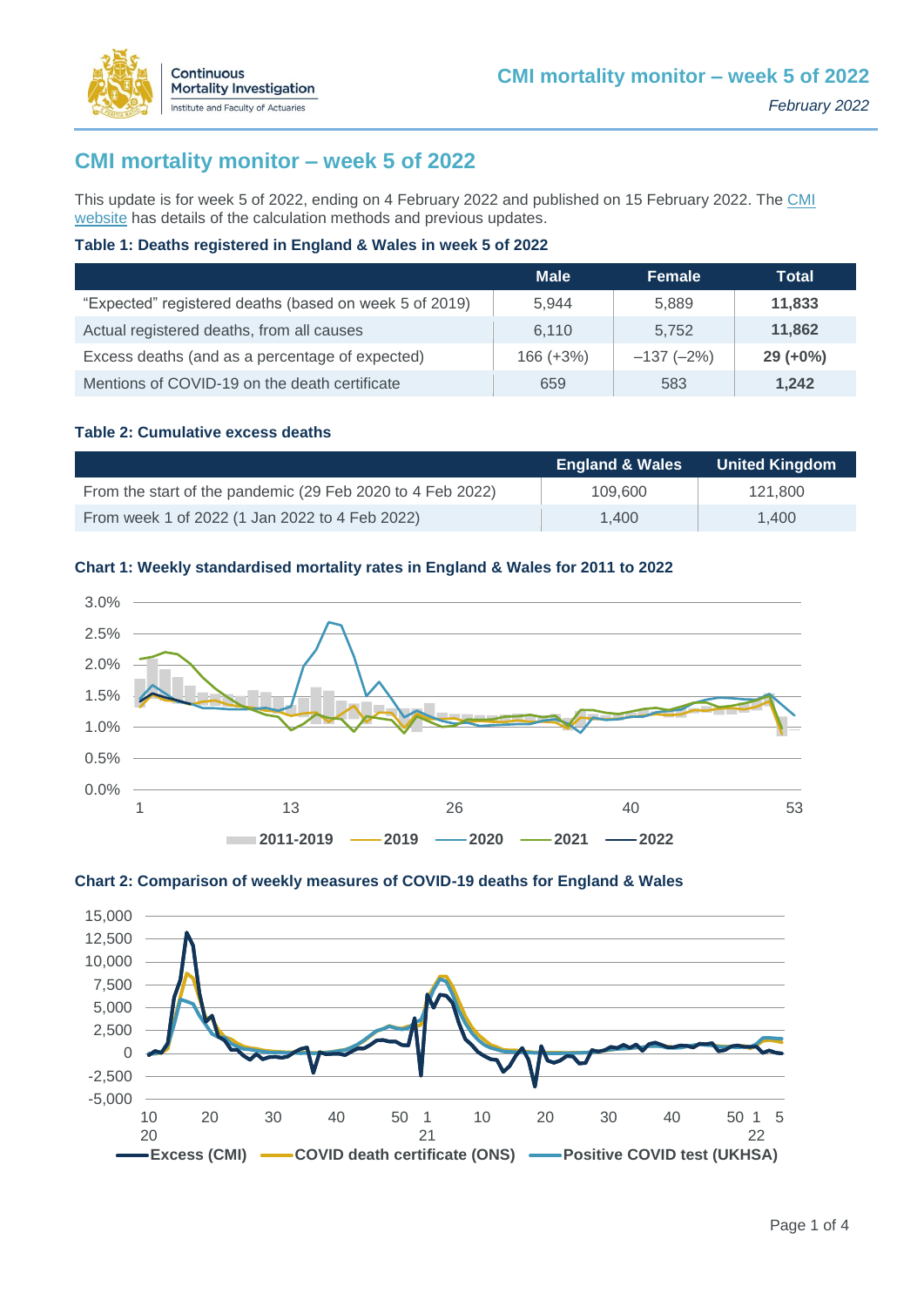

Chart 3 shows cumulative standardised mortality rates relative to cumulative mortality in 2019, as a proportion of mortality for 2019 as a whole. We use 2019 as the comparator as this is consistent with the excess deaths calculation above.

Under this measure, cumulative standardised mortality to week 5 of 2022 is 0.2% below 2019.



### **Chart 3: Cumulative standardised mortality rate compared to 2019**

Chart 4 shows the cumulative annual standardised mortality improvement for 2022 and the previous ten years. The cumulative improvement for year N is the reduction in cumulative mortality from year N–1 to year N, as a proportion of full-year mortality for year N–1.

The cumulative mortality improvement to week 5 of 2022 (relative to 2021) is +4.5%.

The cumulative mortality improvement between 2019 and 2022 (consistent with Chart F in the quarterly monitor) is +0.2% to week 5 of 2022.



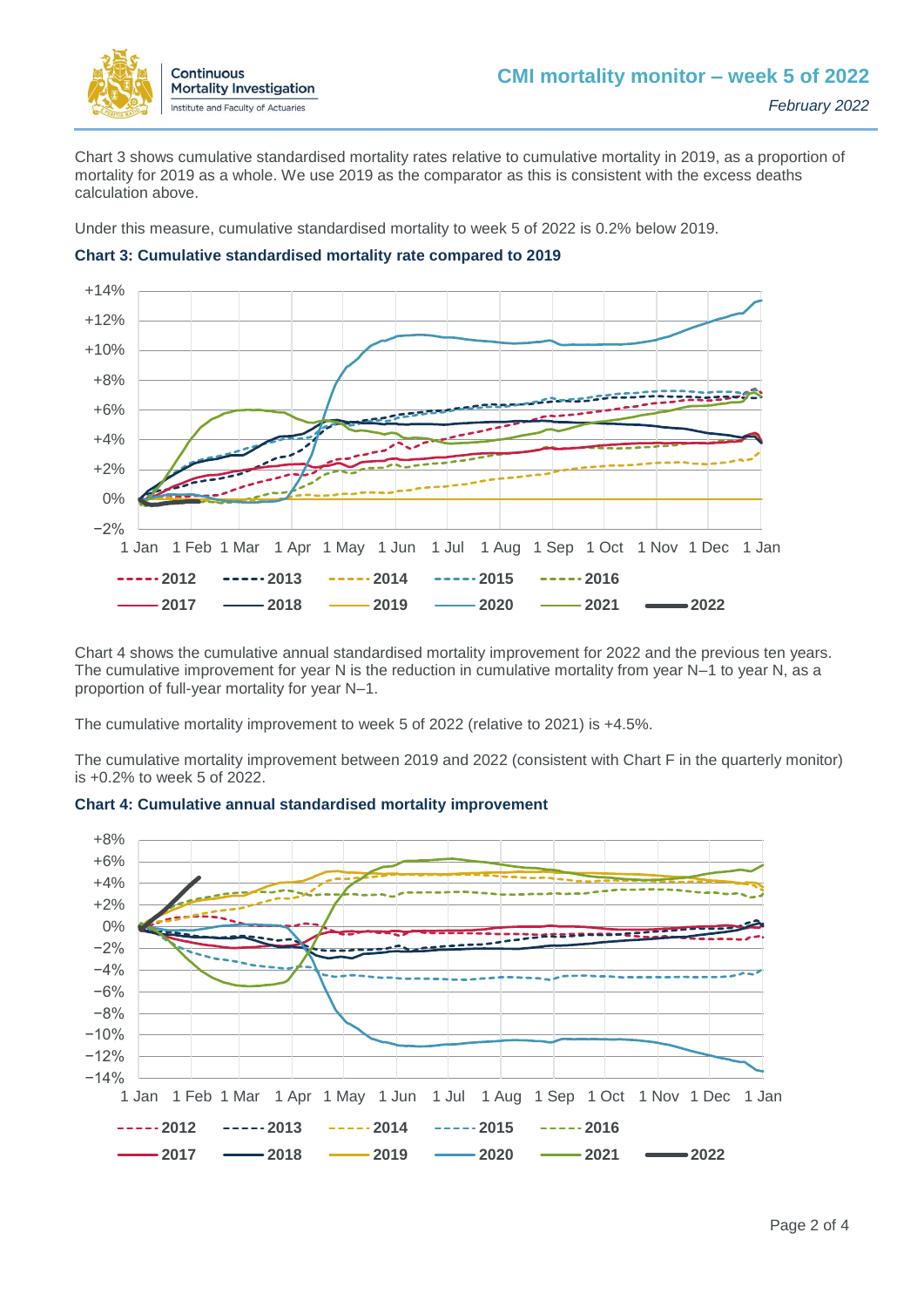

## **Data sources**

The provisional weekly deaths are available from:

- ONS (England & Wales) [https://www.ons.gov.uk/peoplepopulationandcommunity/birthsdeathsandmarriages/deaths/datasets/wee](https://www.ons.gov.uk/peoplepopulationandcommunity/birthsdeathsandmarriages/deaths/datasets/weeklyprovisionalfiguresondeathsregisteredinenglandandwales) [klyprovisionalfiguresondeathsregisteredinenglandandwales](https://www.ons.gov.uk/peoplepopulationandcommunity/birthsdeathsandmarriages/deaths/datasets/weeklyprovisionalfiguresondeathsregisteredinenglandandwales)
- NRS (Scotland) <https://data.gov.scot/coronavirus-covid-19/data.html>
- NISRA (Northern Ireland) <https://www.nisra.gov.uk/statistics/death-statistics/weekly-death-registrations-northern-ireland>

The daily UKHSA data for deaths of people within 28 days of a positive test result for COVID-19 are available from<https://coronavirus.data.gov.uk/details/deaths>

# **Notes on method**

Full details of the methods used for results based on the ONS data are included in [Working Paper 111.](https://www.actuaries.org.uk/learn-and-develop/continuous-mortality-investigation/cmi-working-papers/mortality-projections/cmi-working-paper-111) Our analysis is based on Standardised Mortality Rates (SMRs). These adjust the provisional weekly deaths data published by the ONS to control for changes in the size, age and gender distribution of the population over time. We note that mortality rates and mortality improvements vary by age, and the results shown are sensitive to the age distribution of the chosen standard population (the 2013 European Standard Population).

Our calculations rely on data for registered deaths, and we are conscious that during the pandemic deaths may have been registered earlier or later than in previous years. Consequently, comparisons of mortality between 2020, 2021, and 2022 and earlier years may not be on a like-for-like basis. Also, results for individual weeks may not be consistent between years due to the timing of public holidays.

## **Use of this document**

The CMI disclaims any liability from use of or reliance on these calculations, including in relation to financial transactions such as longevity swaps; and the CMI does not guarantee that it will continue to publish updates. Please also see the reliances and limitations, disclaimer, and copyright notice on the final page of this document.

# **TAS compliance**

This paper is intended to analyse recent mortality in England & Wales. It complies with the principles in the Financial Reporting Council's Technical Actuarial Standard "TAS 100: Principles for Technical Actuarial Work". Any person using this paper should exercise judgement over its suitability and relevance for their purpose.

# **Reliances and limitations**

The purpose of the weekly mortality monitor is to provide regular updates on standardised mortality in England & Wales during the coronavirus pandemic, adjusting ONS data to allowing for changes in the size and age of the population.

The CMI aims to produce high-quality outputs and takes considerable care to ensure that the mortality monitor and the accompanying spreadsheet of results are accurate. However:

- We cannot guarantee their accuracy (see the Disclaimer).
- There is a reliance on the data published by third parties, particularly the ONS data which is described as "provisional".
- We have also applied judgement and assumptions in deciding on the calculation methods and the presentation of results.
- Anyone using the results of the mortality monitor should ensure that it is appropriate for their particular use, and note that care is needed when estimating full year experience from partial year experience. This is particularly true during the coronavirus pandemic.